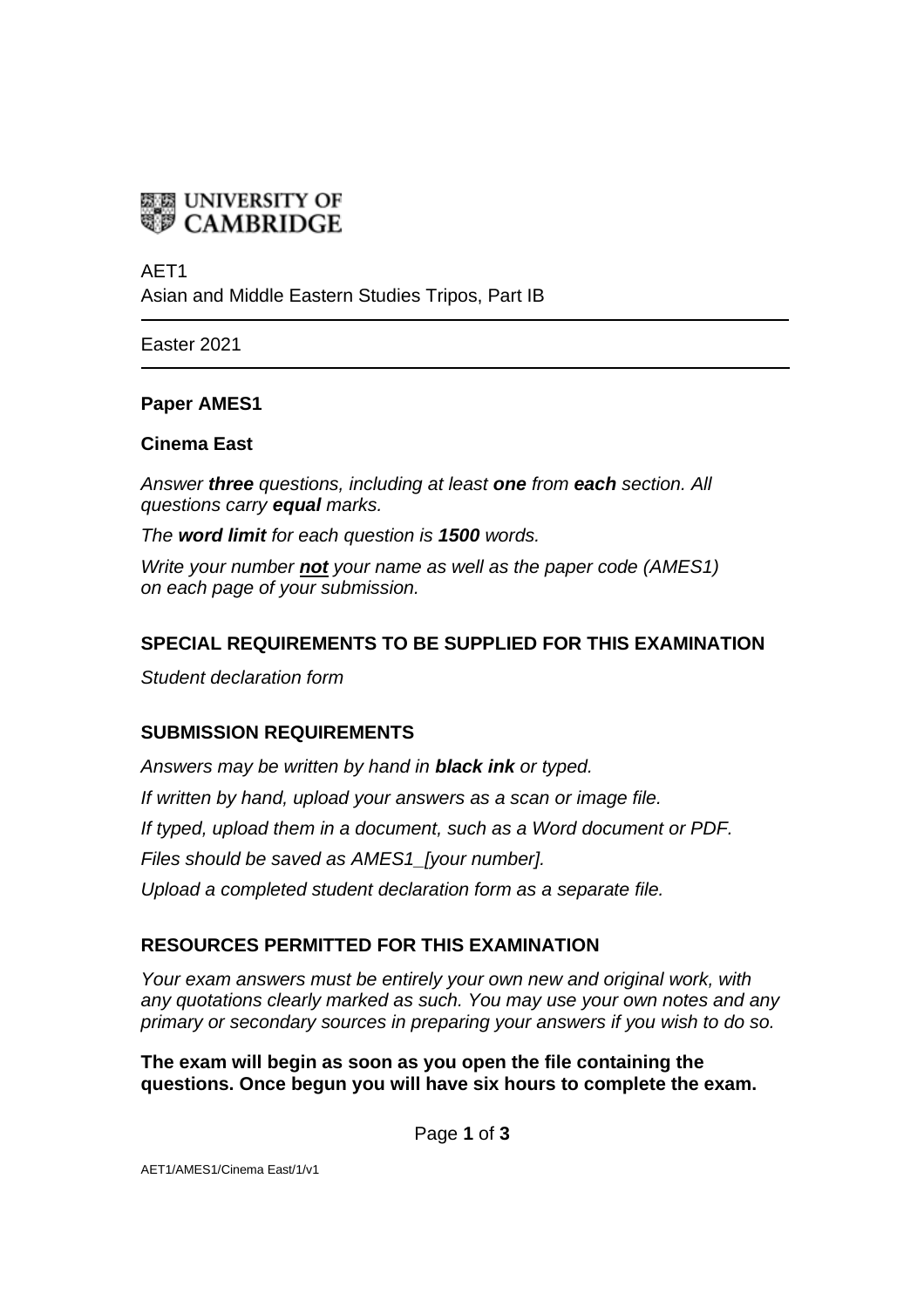## **Section A: Middle Eastern Cinema**

1. How do Israeli minority films participate in or can be considered part of national cinema as well? Give examples from any or all the Israeli films you watched.

2. The three Israeli films you watched--*Officer Azoulay* (1971), *James' Journey to Jerusalem* (2003), *Zero Motivation* (2014)--were all dramedies, dramas with comedic elements. Discuss the connection between this genre and the social issues that animate those films.

3. Write a review of *The Cow* (1969) and explain in what ways we consider it to belong to New Wave Cinema.

4. Discuss the role of women in Iranian Cinema before and after the Islamic Revolution of 1979.

5. Discuss the ways in which plot is subordinate to other aspects of film in EITHER Elia Suleiman's *Chronicle of a Disappearance* (1996) OR Nadine Labaki's *Caramel* (2007). How does this technique play with generic and political conventions of cinema in the Arab world?

### **Section B: East Asian Cinema**

6. Explore the symbolism of EITHER manmade OR natural environments in ONE of the Chinese films we watched for class.

7. Choose one of the Chinese films we watched for class and discuss the following question: how might this film contribute to cultural understandings of China as a nation? Make sure to include consideration of the relevant historical context(s) in your answer.

8. Discuss the ways in which EITHER Kurosawa Akira's *Rashomon* (1950) OR Koreeda Hirokazu's *After Life* (1998) challenges the conventions of narrative cinema. What effects do these challenges have on the central theme(s) of the film?